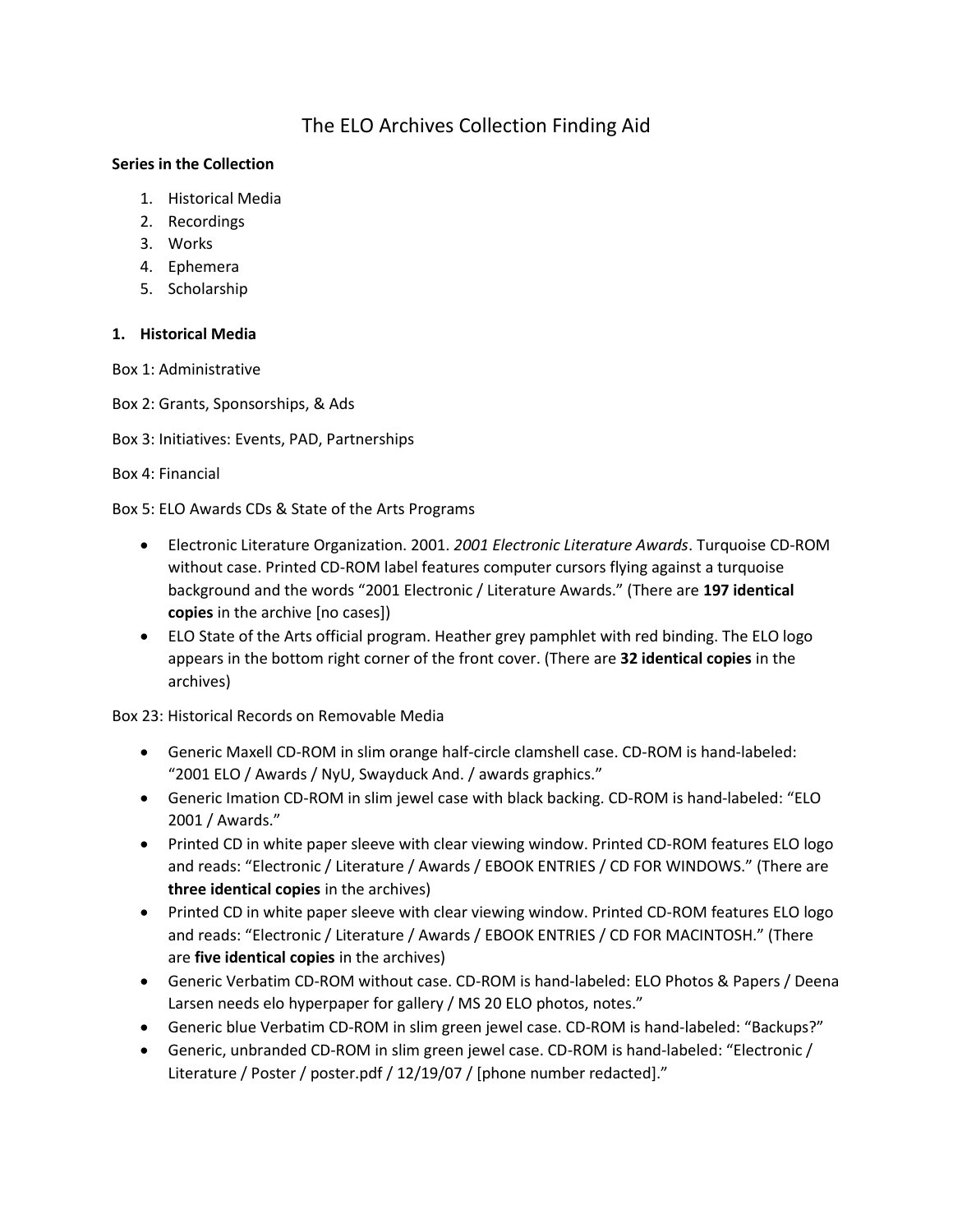- Generic Staples CD-ROM in a slim green jewel case. CD-ROM is hand-labeled: "Elo & office / 2/4/04."
- Generic Sony CD-ROM in slim green jewel case. CD-ROM is hand-labeled: "ELO CONFERENCE / TITLES / CABARET. HAMMER. GALLERY."
- Generic Verbatim CD-ROM in slim green jewel case. CD-ROM is hand-labeled: "iMac #3."
- Generic Verbatim CD-ROM in slim green jewel case. CD-ROM is hand-labeled: "iMac #2."
- Generic Verbatim CD-ROM in slim green jewel case. CD-ROM is hand-labeled: "iMac #1."
- Generic Verbatim CD-ROM in slim purple jewel case. CD-ROM is hand-labeled: "Sony #3."
- Generic Verbatim CD-ROM in slim purple jewel case. CD-ROM is hand-labeled: "Sony #2."
- Generic Verbatim CD-ROM in slim purple jewel case. CD-ROM is hand-labeled: "Sony #1."
- Generic Staples CD-ROM in a slim green jewel case. CD-ROM is hand-labeled: "ELO / Mmbr / a b / 7/20/04."
- Generic Digital Research CD-ROM in a slim jewel case. CD-ROM is hand-labeled: "ELO Site / 06/04."
- Generic Staples CD-ROM in slim jewel case with black backing. CD-ROM is hand-labeled: "MYOB / ELO / 7/01-5/02." Affixed sticky note reads "4/18/2005."
- Generic Staples CD-ROM in slim clear jewel case. CD-ROM is hand-labeled: "Website / 02/05."
- Generic Staples CD-ROM in slim jewel case with black backing. CD-ROM is hand-labeled: "Acid / Free / Bits / Letter / head / Outlook."
- Generic Staples CD-ROM in slim clear jewel case. CD-ROM is hand-labeled: "Carols / stuff / Miscel / Docs / 02/05."
- Eight generic CD-ROMs in an ELO-branded envelope. Affixed sticky note reads "ELO Documents / Potentially / Sensitive / Materials / 2002-8."
- Generic black Memorex CD-ROM in slim jewel case with black background. Affixed sticky note reads ".Exe / 'Empty / Wtng DB.'"
- Generic Verbatim CD-ROM in slim jewel case. CD-ROM sleeve interior reads: "DEV.UMD.EDU / DIONYSUS.UMD.EDU / /export/home0/MITH/ / OUTREACH / Backed up & Removed / 1-27-06 P.O.C. TDC." CD-ROM is hand-labeled: "DIONYSUS / DEV. UMD.EDU / /export/home0/MITH/OUTREACH / 1-27-06 / P.O.C. TDC." Affixed sticky note reads "Mith Workshops."
- Generic Imation CD-ROM in a slim black case with transparent front. CD-ROM is hand-labeled "ELO SYMPOSIUM '02 / APRIL 06 PUBLISHING & ARCHIVING II".
- Generic Imation CD-ROM in a slim black case with transparent front. CD-ROM is hand-labeled "ELO SYMPOSIUM 02 / APRIL 06 / PUBLISHING & ARCHIVING".
- Generic Imation CD-ROM in a slim black case with transparent front. CD-ROM is hand-labeled "ELO SYMPOSIUM 02 / April 4 – Cabaret I".
- Generic Imation CD-ROM in a slim black case with transparent front. CD-ROM is hand-labeled "ELO SYMPOSIUM 02 / April 4 / Cabaret II". (sticky note indicates this contains Clues by Robert Kendall, Translucidity and Birth of Venus by Talan Memmot, Impermanence by Noah Wardrip-Fruin, and The Unknown by Scott Rettberg et al.)
- Generic Imation CD-ROM in a slim black case with transparent front. CD-ROM is hand-labeled "Elo Symposium 02 April 06 MULTIMEDIA CRITICISM".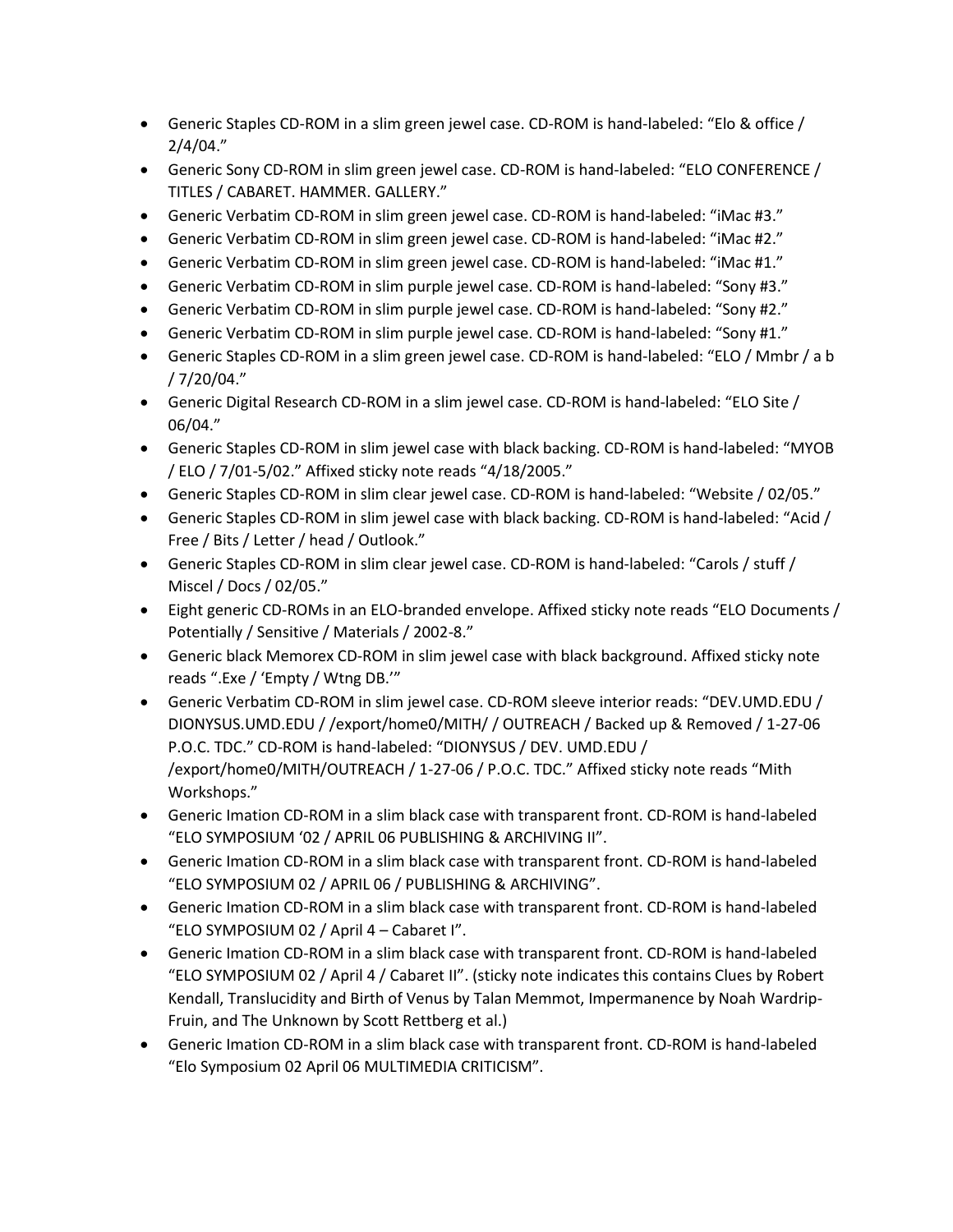- Generic Imation CD-ROM in a slim black case with transparent front. CD-ROM is hand-labeled "ELO SYMPOSIUM 02 / APRIL 06 / JASM EPSTEIN / KEYNOTE".
- Generic Imation CD-ROM in a slim black case with transparent front. CD-ROM is hand-labeled "ELO SYMPOSIUM 02 / APRIL 06 / TECHNIQUES & / TOOLS."
- Generic Imation CD-ROM in a slim black case with transparent front. CD-ROM is hand-labeled "ELO SYMPOSIUM 02 / APRIL 06 / E-LITERATURE IN THE / UNIVERSITY."
- Generic Imation CD-ROM in a slim black case with transparent front. CD-ROM is hand-labeled "ELO SYMPOSIUM 02 / APRIL 06 / FINAL EVENING."
- Generic Imation CD-ROM in a slim black case with transparent front. CD-ROM is hand-labeled "ELO SYMPOSIUM 02 / APRIL 5 / NAVIGATING THE / BORDERS."
- Generic Imation CD-ROM in a slim black case with transparent front. CD-ROM is hand-labeled "ELO SYMPOSIUM 02 / APRIL 5 / Writers Looking Ahead."
- Generic Imation CD-ROM in a slim black case with transparent front. CD-ROM is hand-labeled "ELO SYMPOSIUM 02 / APRIL 5 / INTRODUCTION."
- Generic Imation CD-ROM in a slim black case with transparent front. CD-ROM is hand-labeled "ELO SYMPOSIUM 02 / APRIL 05 / Accessibility & Diversity."
- Generic Imation CD-ROM in a slim black case with transparent front. CD-ROM is hand-labeled "ELO SYMPOSIUM 02 / APRIL 5 / GRAD PROGRAMS."
- Generic Imation CD-ROM in a slim black case with transparent front. CD-ROM is hand-labeled "ELO SYMPOSIUM 02 / APRIL 05 / Intro & Kate H."
- Generic Imation CD-ROM in a slim black case with transparent front. CD-ROM is hand-labeled "ELO SYMPOSIUM 02 / APRIL 5 / Kate Hayles / -Keynote."
- Generic Imation CD-ROM in a slim black case with transparent front. CD-ROM is hand-labeled "ELO SYMPOSIUM 02 / APRIL 05 / ROBERT COOVER."
- Generic TDK CD-ROM in a transparent blue case with clear front. CD-ROM is hand-labeled "audioCD / Navigating the Borders / ELO Symposium 2002 / @ UCLA."
- Generic Verbatim DVD-RW in a slim transparent blue case with a clear front. Disc is handlabeled "Symposium / Folder 1."
- Generic Verbatim DVD-RW in a slim transparent orange case with a clear front. Disc is handlabeled "Symposium / Folder 2."
- Generic Sony CD-ROM in a slim black case with transparent front. CD-ROM is hand-labeled "Poems that Go / PC-Mac / 4-4-02."
- Generic TDK CD-ROM in a clear jewel case. CD-ROM is hand-labeled "ELO Interactions: / Poems That Go / 10/5/01 / ELO Archives."
- Generic Kodak jewel case with transparent front. Liner is hand-labeled "LOOP TEMPLATE: / 'MFRAME\_all.htm' / ARTICLE TEMPLATE: / 'al.l.htm' / QUESTIONS: / [loop@vcu.org](mailto:loop@vcu.org) / Nancy Buchanan." CD-ROM is missing. (sticky note indicates CD-ROM is missing)
- Generic unbranded mini CD-ROM ("credit card" format) in clear flat plastic sleeve. CD-ROM is hand-labeled "/export/home0/acis / acis 2003 / 1-24-06 P.O.C. TDC."
- Information Resources Management College (IRMC). Program Flyers. Mini CD-ROM ("credit card" format) with printed label in clear sleeve.
- Mills, Michael. Generic Fujifilm "MAC" Zip disk 100 in clear plastic case. Paper insert is handlabeled "Michael Mills / for PUBLISHING panel / of ELO UCLA / Conference. / >For: JESSICA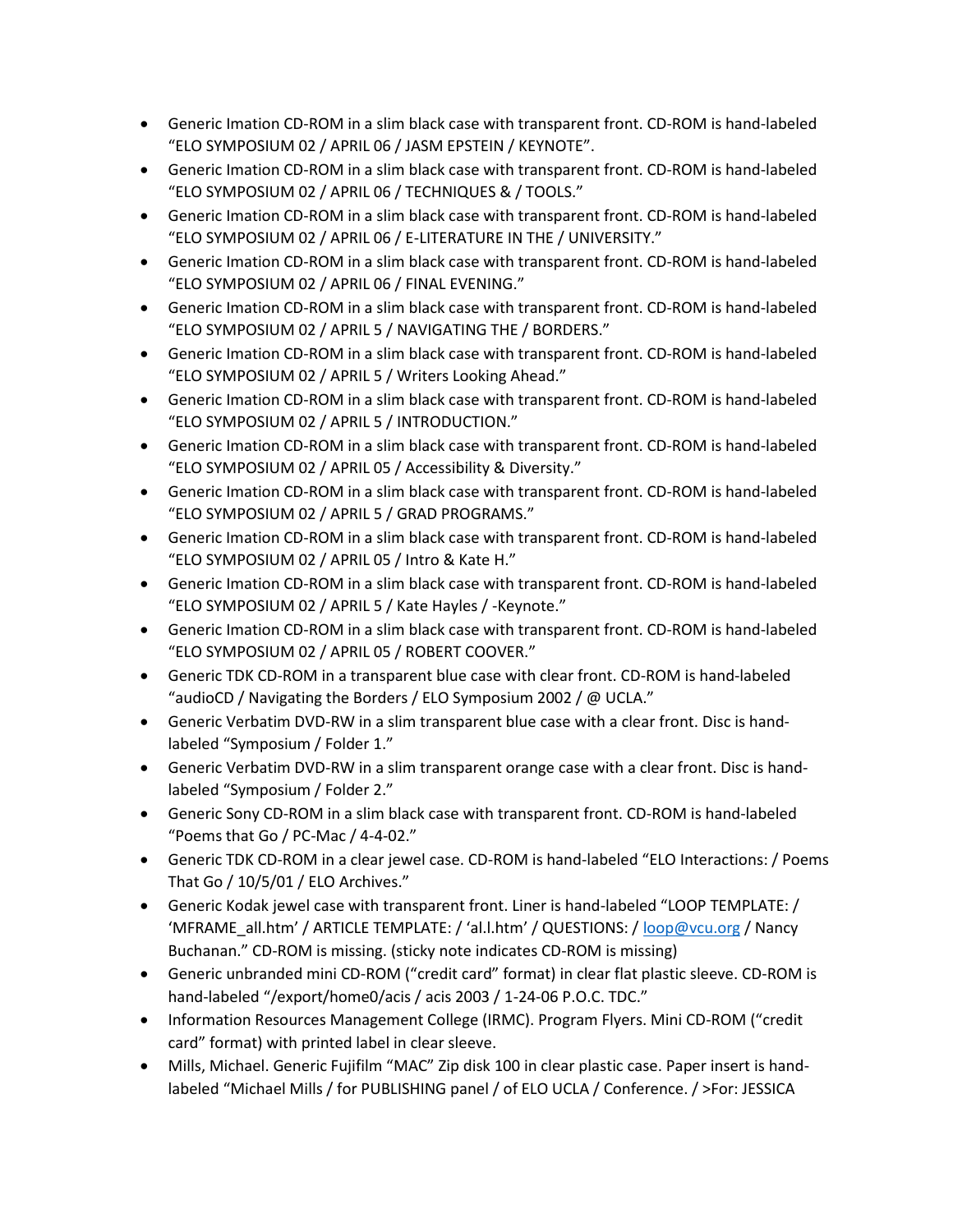PRESSMAN / UCLA ENGLISH DEPT. / 2225 ROLF HALL / BOX 951530 / [phone number redacted]." Disk is hand-labeled "DRUNKEN BOAT.COM / for PUBLISHING panel. / Michael Mills."

- Generic Iomega ZIP disk 100 in Iomega jewel case. Disk is hand-labeled "Jessica Pressman / [phone number redacted]."
- Generic Iomega ZIP disk 100 with no case. Unlabeled.
- Generic white CD-ROM in clear jewel case with green backing. CD-ROM is hand-labeled "Electronic / Literature / Poster / poster.pdf / 12/19/07 / 301.405.8927"
- Generic Staples CD-ROM in clear jewel case with green backing. CD-ROM is hand-labeled "Elo + office / 2/4/04"
- Generic Verbatim CD-ROM in purple jewel case with clear front. CD-ROM is hand-labeled "Sony #1 / South / North Comp / ELO"
- Generic Verbatim CD-ROM in purple jewel case with clear front. CD-ROM is hand-labeled "Sony #2"
- Generic Verbatim CD-ROM in purple jewel case with clear front. CD-ROM is hand-labeled "Sony #3"
- Generic Staples CD-ROM in green jewel case with clear front. CD-ROM is hand-labeled "ELO / Mmbr / d b / 7/20/04"
- Generic Verbatim CD-ROM in green jewel case with clear front. CD-ROM is hand-labeled "Backups?"
- Generic Sony CD-ROM in green jewel case with clear front. CD-ROM is hand-labeled "ELO CONFERENCE / TITLES / CABARET. HAMMER. GALLERY"
- Generic Verbatim CD-ROM in green jewel case with clear front. CD-ROM is hand-labeled "iMac #1"
- Generic Verbatim CD-ROM in green jewel case with clear front. CD-ROM is hand-labeled "iMac #2"
- Generic Verbatim CD-ROM in green jewel case with clear front. CD-ROM is hand-labeled "iMac #3"
- Generic Staples CD-ROM in black jewel case with clear front. CD-ROM is hand-labeled "Acid / Free / Bits / Letter / head / Outlook"
- Generic Digital Research Technologies CD-ROM in clear jewel case. CD-ROM is hand-labeled "ELO site / 06/04"
- Generic Staples CD-ROM in clear jewel case. CD-ROM is hand-labeled "Website / 02/05"
- Generic Staples CD-ROM in black jewel case with clear front. CD-ROM is hand-labeled "MYOB / ELO / 7/01-5/02"

# **2. Recordings**

Box 6: VHS tapes

- Generic Sony VHS cassette in cardboard Sony sleeve. Sticky-note affixed to sleeve reads "Scott Rettberg." VHS is hand-labeled "ELO NYU Reading Bloomsday 2000."
- Generic TDK "standard grade" VHS in red-orange TDK sleeve. No label.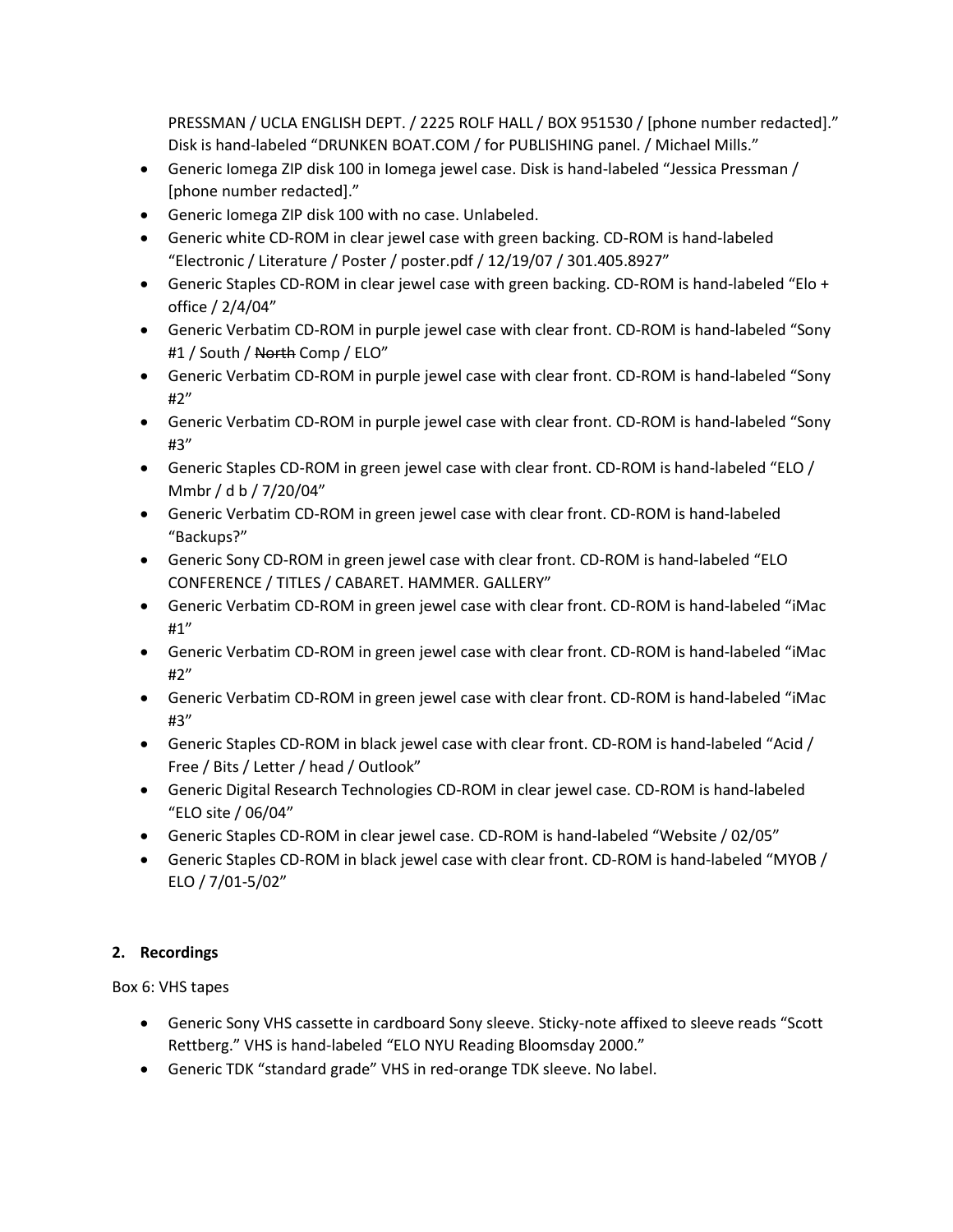- Generic Sony VHS cassette in cardboard Sony sleeve. VHS hand-labeled: "Boston Cyberarts Public Library." (added to NEXT)
- Generic Sony VHS cassette in cardboard Sony sleeve. VHS hand-labeled: "Interactions: Shelley Jackson." (added to NEXT)
- Generic Sony VHS cassette in cardboard Sony sleeve. VHS hand-labeled: "Interactions: Poems That GO." (added to NEXT)
- Generic Sony VHS cassette in cardboard Sony sleeve. VHS hand-labeled: "2001 Electronic Literature Awards / Swayduck And., New School, NYC 18 May 2001."
- Generic Sony RadioShack cassette in cardboard Sony sleeve. VHS hand-labeled: "ELO Awards video / Scott Rettberg / 2001."
- Generic Sony VHS cassette in cardboard Sony sleeve. VHS hand-labeled: "2001 ELO Awards reg. VHS."
- Generic Sony VHS cassette in cardboard Sony sleeve. VHS hand-labeled: "GiG [2.0@CenterPortion](mailto:2.0@CenterPortion) 11Dec 2000."
- Generic Sony VHS cassette in cardboard Sony sleeve. VHS hand-labeled: "GiG tape #1 11-Dec-99."
- Generic Sony VHS cassette in cardboard Sony sleeve. VHS hand-labeled: "GiG tape #2 11-Dec-99."
- Generic unbranded VHS cassette in deep blue cardboard sleeve. VHS hand-labeled: "Tech Live Dub."
- Generic Maxell VHS cassette in cardboard Maxell sleeve. VHS hand-labeled: "NYU readings Bloomsday 2000 / New York City."

Box 7: Mini DVs, Audiocassettes, and Microcassettes

- Generic TDK audiocassette in clear TDK-branded case. Audiocassette is hand-labeled "COOVER @ Cincinatti [sic] 2-28-00."
- Generic Maxell MiniDV cassette in clear case. Cassette is hand-labeled "ELO AWARDS 2."
- Generic Sony MiniDV cassette in clear case. Cassette and case are hand-labeled "Elizabeth Birch / 4-26-04 / LGBT Spring Lecture Series."
- Generic Sony MiniDV cassette in clear case. Cassette is hand-labeled "Mith Megapanel , Part I"
- Generic JVC MiniDV cassette in clear case. Cassette and case are hand-labeled "MITH 'Reveling At Risk' / 11.18.04 Tape 1"
- Generic Sony MiniDV cassette with no case. Cassette is hand-labeled "10-31 / JASON NELSON"
- Generic Sony MiniDV cassette with no case. Cassette is hand-labeled "Rockwell Lecture"
- Generic Fujifilm MiniDV cassette in clear case. Cassette is hand-labeled "Michael Warner 4-5-04 / LBGT [sic] Lecture Series"
- Generic TDK MiniDV cassette in frosted case. Cassette is hand-labeled "2002-02-01 / Walker Q &  $A''$
- Generic Sony MiniDV cassette in frosted case. Cassette is hand-labeled "George Chauncey / 2- 23-04 / LBGT [sic] lecture"
- Generic Sony MiniDV cassette in frosted case. Cassette is hand-labeled "Moises / Kaufman / 11- 5-02"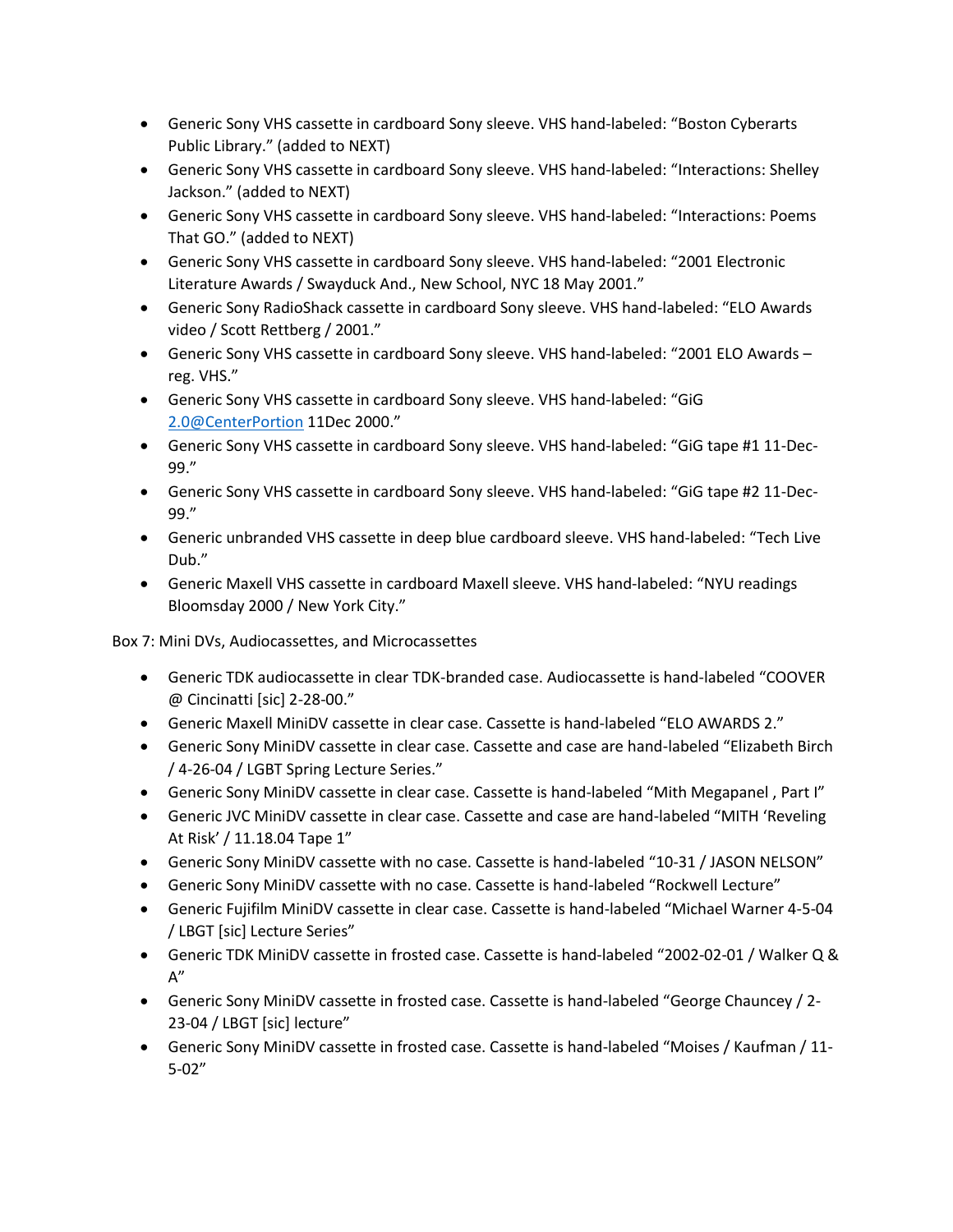- Generic TDK MiniDV cassette in frosted case. Cassette and case are hand-labeled "Peter Robinson / 3-18-03"
- Generic Panasonic MiniDV cassette in clear case. Cassette is hand-labeled "Leslie Walker #2"
- Generic Sony MiniDV cassette in clear case. Case is labeled "Langston Book of Jazz 1" and cassette is hand-labeled "Langston Book 1."
- Generic TDK MiniDV cassette in clear case. Cassette is hand-labeled "Dick Van Vliet / Fall 2001 / Lecture"
- Generic Sony MiniDV cassette in clear case. Cassette is hand-labeled "Chai Feldblum / 4-7-03 / LBGT [sic]"
- Generic Panasonic MiniDV cassette in clear case. Cassette is hand-labeled "12/6/00 / Michael Collier / Stan Plumly"
- Generic Fuji MiniDV cassette in clear case. Case is hand-labeled "Schneiderman / 2/27/01"
- Generic Fuji MiniDV cassette in clear case. Case is hand-labeled "Schneiderman / 2/27/01"
- Generic JVC MiniDV cassette in clear case. Case and cassette are hand-labeled "MITH 'Reading at Risk' / 11.18.04 Tape 2"
- Generic TDK MiniDV cassette in frosted case. Case and cassette are hand-labeled "JUDITH HALBERSTAM / 3/10/03"
- Generic Fujifilm MiniDV cassette in clear case. Case and cassette are hand-labeled "Dwight McBride Cont'd / 3-15-04 / LBGT [sic] Sp '04 Series"
- Generic Sony MiniDV cassette in clear case. Cassette is hand-labeled "ELO Interactions / Jan 2002 / UIC / Shelley Jackson"
- Generic Sony MiniDV cassette in clear case. Case is hand-labeled "Camera B Tape 1" and cassette is hand-labeled "Camera B / Tape 1"
- Generic Sony MiniDV cassette in clear case. Case is hand-labeled "Camera A Tape 1" and cassette is hand-labeled "Camera A / Tape 1"
- Generic Sony MiniDV cassette in clear case. Case is hand-labeled "Langston Book of Jazz 2" and cassette is hand-labeled "Langston Book 2"
- Generic Sony MiniDV cassette in clear case. Case and cassette are hand-labeled "Camera B Tape  $2"$
- Generic Sony MiniDV cassette in clear case. Case and cassette are hand-labeled "Camera A Tape  $2"$
- Generic TDK MiniDV cassette in frosted case. Case is hand-labeled "MITH's polyseminars / Carol Burbank" and cassette is labeled "MITH's polyseminar / Carol B. / 04.18.01"
- Generic TDK MiniDV cassette in frosted case. Case is hand-labeled "ACH Tape 1" and cassette is labeled "ACH Tape 1"
- Generic TDK MiniDV cassette in frosted case. Case is hand-labeled "ACH Tape 2" and cassette is labeled "ACH Tape 2"
- Generic Canon MiniDV cassette in clear case. Case is hand-labeled "Olive Senior / 11/15/00"
- Generic Fuji MiniDV cassette in clear case. Cassette is hand-labeled "Schneidman Lecture"
- Generic TDK MiniDV cassette in frosted case. Cassette and case are unlabeled.
- Generic Maxell MiniDV cassette in clear case. Cassette is hand-labeled "ELO AWARDS 1"
- Generic Sony MiniDV cassette in clear case. Cassette is hand-labeled "1 Poetry Slam"
- Generic Sony MiniDV cassette in clear case. Cassette is hand-labeled "3 Poetry Slam"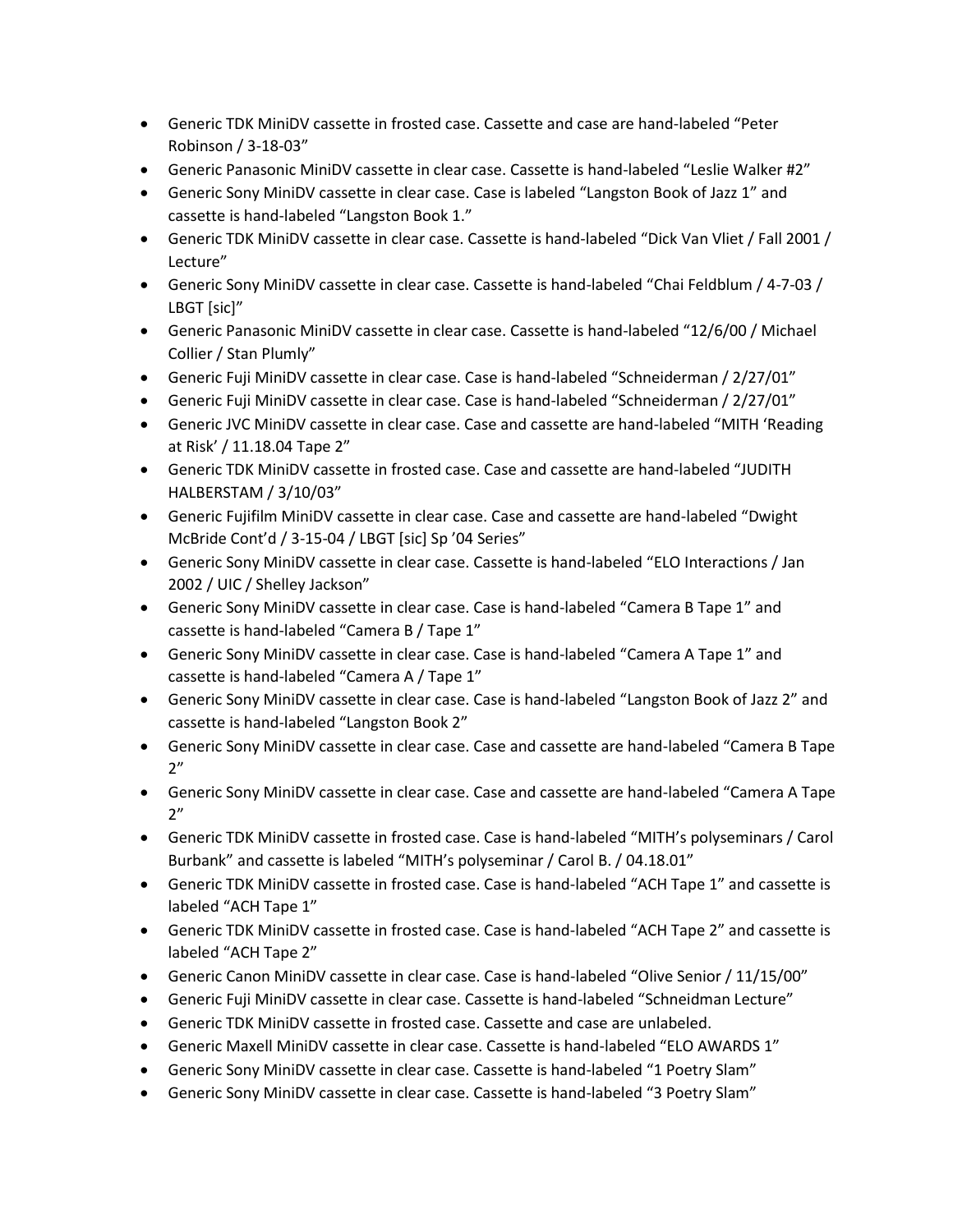- Generic Sony MiniDV cassette in clear case. Cassette and case are hand-labeled "JOSE ESTEBAN MUNOZ / lecture, LBGT [sic] 3/3/02"
- Generic Maxell MiniDV cassette in clear case. Cassette is hand-labeled "ELO / Boston 2001." The label's "SP" box is checked.
- Generic Sony MiniDV cassette in clear case. Cassette is hand-labeled "Poetry #2"
- Generic Sony MiniDV cassette in clear case. Cassette is hand-labeled "Poems That Go / 5 Oct 2001 / UIC / ELO Interactions"
- Generic microcassette in clear case. Cassette is hand-labeled "HT 97"
- Generic microcassette in clear case. Cassette is hand-labeled "David B. Kolb HT 97"
- Generic microcassette in clear case. Cassette is hand-labeled "HT 97"
- Generic microcassette with no case. Cassette is hand-labeled "HT 97 Workshop"
- Generic microcassette in clear case. Case is hand-labeled "directions." Cassette is labeled "HT 97"
- Generic CVS audiocassette in clear case. Cassette is hand-labeled "COOVER/HAYLES"

### **3. Works**

Box 8: *Zone: Zero* CD-ROMs (1/2)

• Strickland, Stephanie. 2008. *Zone : Zero* [CD-ROM]. CD-ROM in clear plastic sleeve with solid white back. CD-ROM is printed with black against a red-orange background and the title of the piece. (There are **514 identical copies** in the archives)

Box 9: *Zone: Zero* CD-ROMs (2/2)

• Strickland, Stephanie. 2008. *Zone : Zero* [CD-ROM]. CD-ROM in clear plastic sleeve with solid white back. CD-ROM is printed with black against a red-orange background and the title of the piece. (There are **514 identical copies** in the archives)

Box 10: *Zone: Zero* Books (includes CD-ROM), *Grafik Dynamo*, and *Something Red*

- Strickland, Stephanie. 2008. *Zone : Zero* [print book]. Boise: Ahsata Press. (There are **19 identical**  copies in the archive)
- Armstrong, Kate, and Michael Tippett. 2010. *Grafik Dynamo* (print book). Contains "Graphic Sublime: On the Art and Designwriting of Kate Armstrong and Michael Tippett," by Joseph Tabbi. (There are **13 identical copies** in the archive)
- Gilmore, Jennifer. 2009. *Something Red*. New York: Scribner. This copy is an advance uncorrected proof.

Boxes 11 through 14: Electronic Literature Collection, Volume One

• Electronic Literature Organization. *Electronic Literature Collection, Volume One*. CD-ROM in fullsize clamshell case. (There are **121 identical copies** in the archives).

Box 15: Electronic Literature Collection, Volume One & Electronic Literature Collection, Volume Three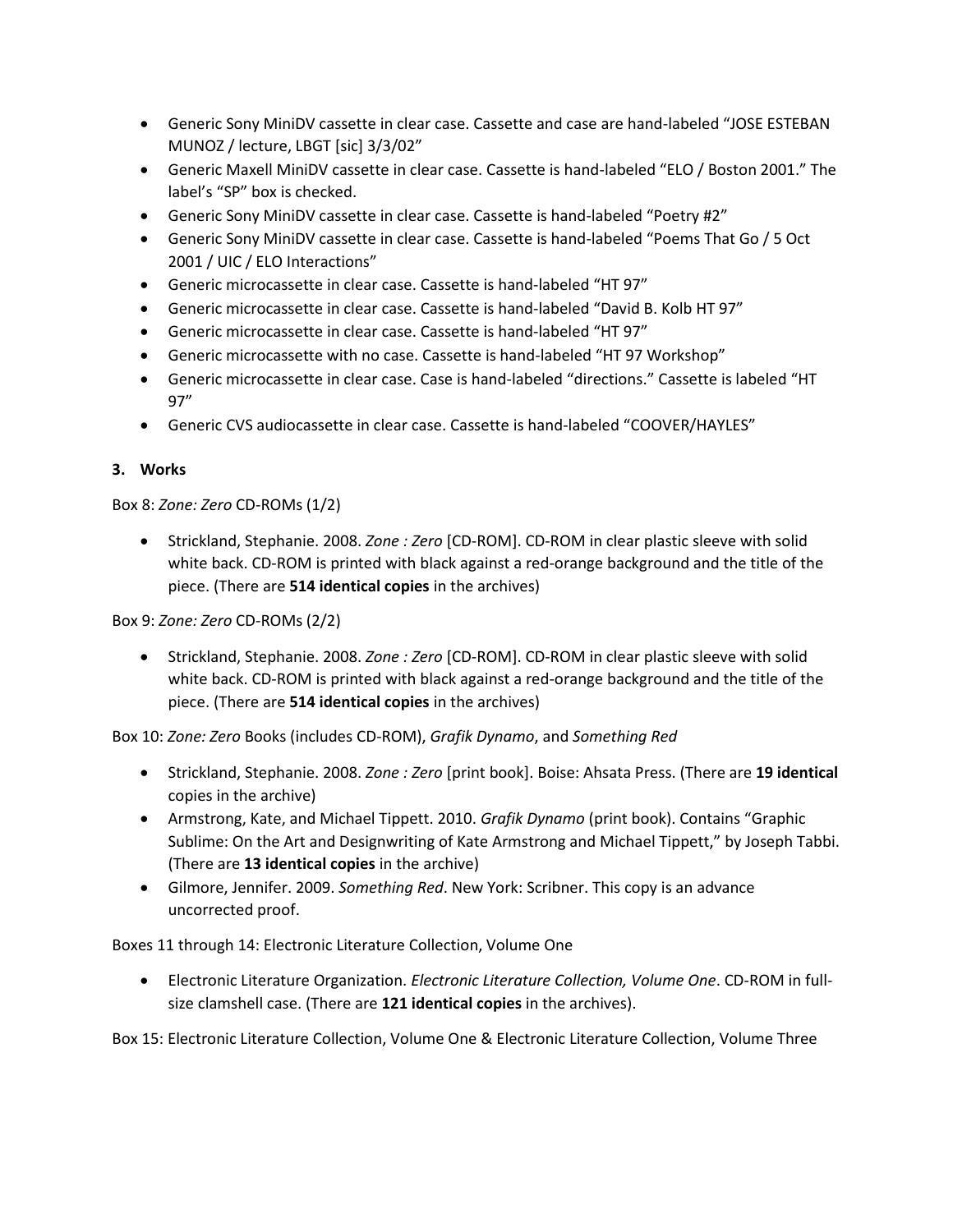- Generic Fujifilm CD-ROM in beige envelope. Envelope is hand-labeled: "ELECTRONIC LITERATURE / COLLECTION VOL 1 / MASTER, CD 1 of 1 / nm, 26 Sep 2006." CD-ROM is handlabeled "ELECTRONIC LITERATURE COLLECTION VOL 1 / MASTER / CD 1 of 1 / nm, 26 Sep 2006."
- Electronic Literature Organization. *Electronic Literature Collection, Volume One*. CD-ROM in fullsize clamshell case. (There are **121 identical copies** in the archives).
- Electronic Literature Collection, Volume Three. Version 2.0. ELO- and ELC3-branded silver flash drive in small, ELO-branded clamshell case. Case is printed with sponsors' and editors' names as well as online location for the collection. ISSN: 1932-2011. (There are **four identical copies** in the archives)

Box 16: Electronic Literature Collection, Volume Two

• Electronic Literature Collection, Volume Two. ELO-branded black and silver USB flash drive in ELO-branded booklet case with white foam insert. Rights information: "Creative Commons Attribution-Noncommercial – No Deriv 2.5 License." Case interior lists works' titles. USB Flash Drive is printed with the ELO logo and label "Electronic Literature Collection / Volume Two / (including Volume One)." (There are **51 identical copies** in the archive).

Boxes 17 & 18: ELO Awards Submissions and Miscellaneous Works

- Nelson, Jason. Flat pink clamshell case. Disc features printed label. Disc label: "Talky=Talky=2005 / Jason Nelson / secrettechnology.com"
- Cayley, John. Sony jewel case. Case and CD labeled in the artist's hand. Case label: "JOHN CAYLEY / [cayley@shadoof.net](mailto:cayley@shadoof.net) / 'windsound' / Entry no: 01022-166128-Cayley / Macintosh only". Interior case label: "(readme hardcopy enclosed)". Disc label: "John Cayley / [cayley@shadoof.net](mailto:cayley@shadoof.net) / 'windsound' / Entry no: 01022-166128-Cayley / Macintosh".
- Cayley, John. Sony jewel case. Case and CD labeled in the artist's hand. Case label: "JOHN CAYLEY / [cayley@shadoof.net](mailto:cayley@shadoof.net) / 'windsound' / Entry no: 01022-166128-Cayley / Macintosh only". Interior case label: "(readme hardcopy enclosed)". Disc label: "John Cayley / [cayley@shadoof.net](mailto:cayley@shadoof.net) / 'windsound' / Entry no: 01022-166128-Cayley / Macintosh".
- Heyward, Megan. Custom jewel case and printed label, sealed, with additional small sticker label in artist's hand. Case label (front): "I AM A SINGER / A CD-ROM narrative for PC/Macintosh." Case label (back): includes title, description, and other information, such as the logo of the Australian Film Comission, a "Made with Macromedia" logo, and copyright information ("Produced in association with the Australian Film Commission. Copyright Megan Heyward 1997").
- Heyward, Megan. Generic jewel case with custom printed label. Case label (front): "of day, of night / a narrative in new media". Imation CD-R labeled in the artist's hand: "copy #1 / MAC VERSION ONLY / "Of Day, Of Night" / © Megan Heyward, 2001 / If you have difficulties running CD, please copy to hard drive".
- Heyward, Megan. Generic jewel case with custom printed label. Case label (front): "of day, of night / a narrative in new media". Imation CD-R labeled in the artist's hand: "(ps: this is a slightly older version than copy #1 and #2) / copy #3 / MAC version ONLY / "Of Day, Of Night" / © Megan Heyward, 2001 / If you have difficulties running CD, please copy to hard drive".
- Holeton, Richard. Generic clear jewel case and printed CD-ROM label. CD-ROM label features photo of Ralph the Swimming Pig and identifies the copy as cross-platform for both Windows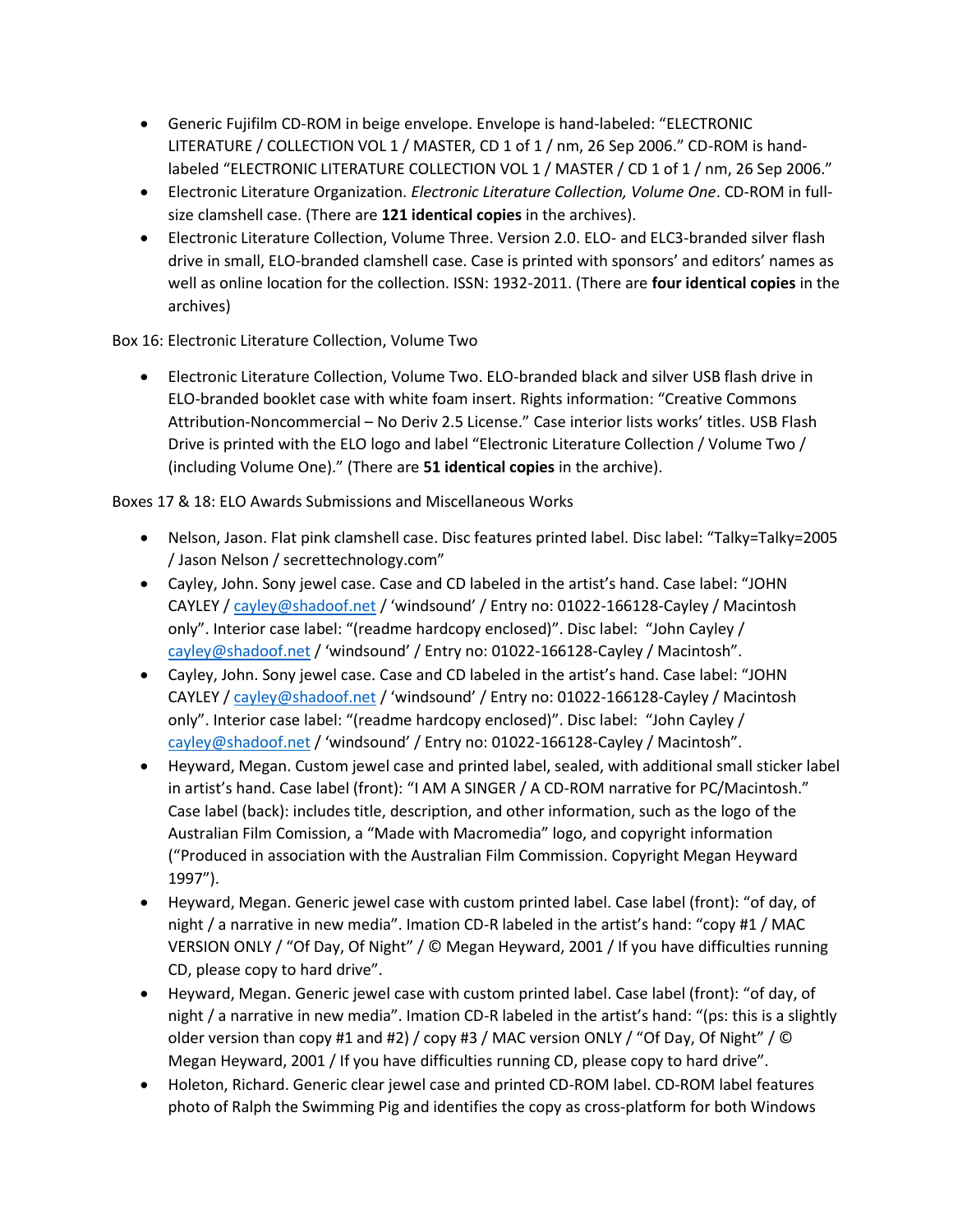and Mac, "Forthcoming by Eastgate Systems." Version 3.2b according to *Rebooting Electronic Literature*. Labeled in the artist's hand "entry #01043-232707-Holeton."

- Holeton, Richard. Generic clear jewel case and printed CD-ROM label. CD-ROM label features photo of Ralph the Swimming Pig and identifies the copy as cross-platform for both Windows and Mac, "Forthcoming by Eastgate Systems." Version 3.2b according to *Rebooting Electronic Literature*. Labeled in the artist's hand "entry #01043-232707-Holeton."
- Buchanan, Nancy. Printed CD case and printed CD label. developing: the idea of home. Identified as version 1, 1999. Copyright 1999 Nancy Buchanan.
- Buchanan, Nancy. Printed CD case and printed CD label. developing: the idea of home. Identified as version 1, 1999. Copyright 1999 Nancy Buchanan.
- Kendall, Robert. Generic slim CD case labeled in the artist's hand. Case label: "Clues, by Robert Kendall / ([phone number here, redacted]) / For 'A Celebration of Multimedia' / (Thurs. Apr. 4) / Format: HTML & Flash / Requires: Internet Explorer w/Flash / OLD EDITION". Maxell CD-R label: Clues, by Robert Kendall".
- Wittig, Rob, et. al. Generic Imation CD-ROM with no case. CD hand-labeled: "A collection of E-lit / Thirst / Tank20."
- Nolin, et al. Generic CD-ROM in generic slim case. Case label: "Chaosity." CD label: "CHAOSity 4/3/02."
- Coover, Roderick. Generic CD-ROM and jewel case. Printed liner label: "Harvest in Burgundy, Documentary / Photography and the Rhetorics of the Digital Image / By Roderick Coover / MAC FORMAT DEMO for NETSCAPE 4.6 or EXPLORER 4.5".
- Coverley, M. D. (Marjorie C. Luesebrink). Hand-labeled generic CD-ROM. Label: "Open: 'aaELO.html' / ELO #1 / Shockwave Demo / 9/21/02 / The Book of Going Forth by Day / M. D. Coverley". Five copies, all hand-labeled the same.
- Rettberg, Scott, et al. Generic CD in a large clear case. CD label: "Scott Rettberg? / The UNKNOWN".
- Clark, David. 88 Constellations for Wittgenstein (published). Mac/PC CD-ROM / Flash 8+.
- Zervos, Komninos. Generic CD in slim case. "k.zervos@mailbox.gu.edu.au / CYBERPOETRY UNDERGROUND / ©Komninos Zervos / MAC FORMAT / 4XCDROM 8MB RAM".
- Generic Mr. Platinum CD-ROM in a plain jewel case. Case hand-labeled "D126-142848-Zervos." Disc labeled "CYBERPOETRY UNDERGROUND / ©Komninos Zervos / MAC FORMAT / 4XCDROM 8MB RAM."
- Johnson, Shelli R. "Hindsight." Generic K Hypermedia CD-ROM in jewel case with printed insert. Insert indicates the platform is Windows and includes instructions to run "hindsight.exe." CD-ROM is hand-labeled "HINDSIGHT (WINDOWS) / SHELLI R. JOHNSON / [email and phone redacted]." (There are **two identical copies** in the archives)
- Wylde, Nanette. 1999. "Random Haiku for the Millennial Shift." CD-ROM in slim jewel case. CD-ROM printed on white against a black background. Contains notes: "for Macintosh computers / Randomized Haiku for the Millennial Shift / employs randomized text to create / haiku that echo these times. / A new poem is created every 20 seconds / out of 3.5 million possible haiku. / Double click to start. Apple: Q to quit." (There are **two identical copies** in the archives)
- Wylde, Nanette. 1998. "about so many things." Macintosh version. Contains notes: "Macintosh Version / Double click to start / Press any key to quit." (There are **two identical copies** in the archives, one in slim jewel case and one in white sleeve with clear front)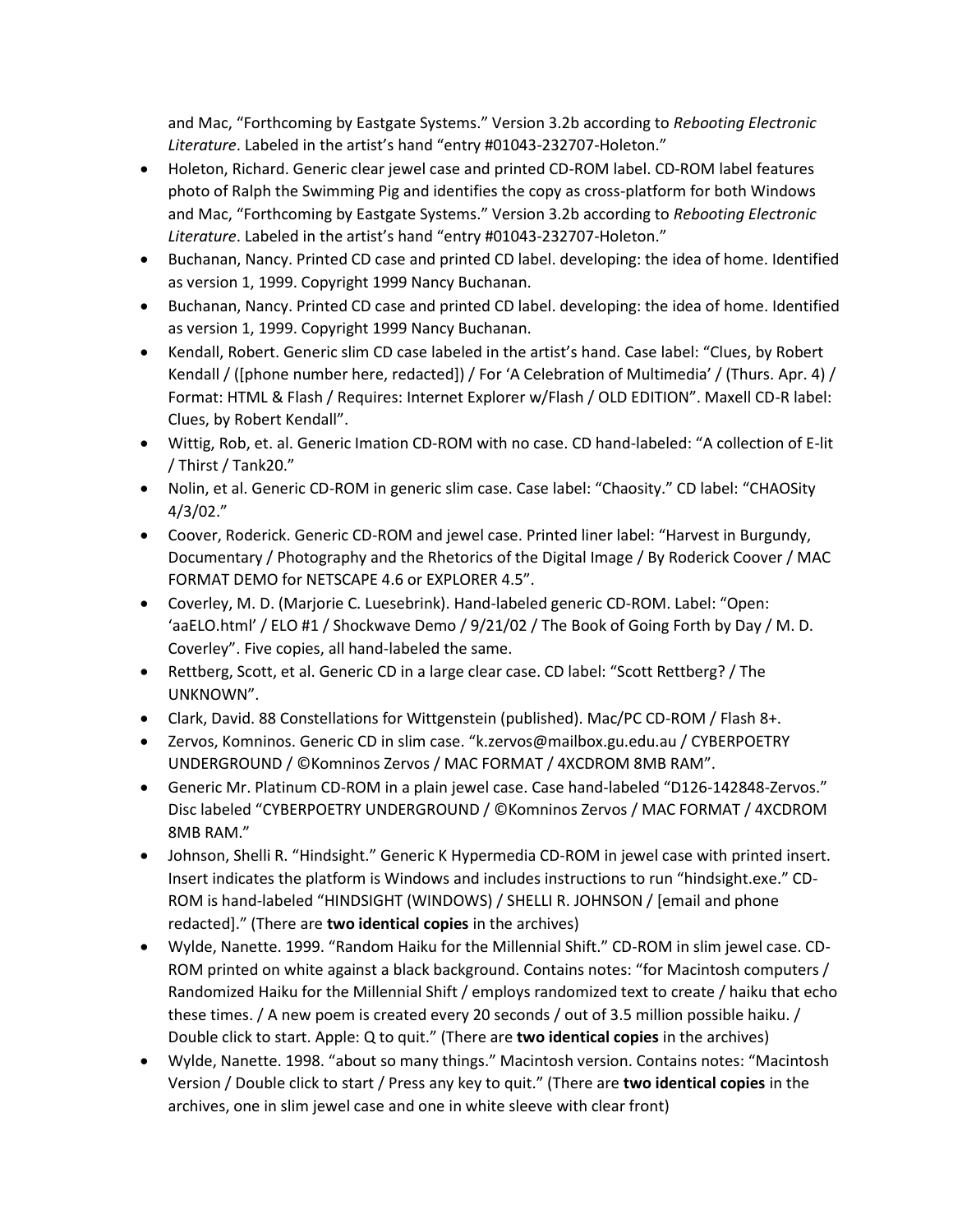- Young, Andy. Generic Apogee Electronics CD-ROM in a purple slim clamshell case. CD-ROM is hand-labeled "waiting, / (Macintosh Quicktime movie) / 01045-090612-Young / [email redacted] / Andy Young." (There are **two identical copies** in the archives)
- Bennett, Charles. Generic CD-ROM in white paper sleeve with clear viewing window. Sleeve is hand-labeled: "6:41 by / Charles Bennett / Fiction / Entry." CD-ROM is hand-labeled "6:41 - / Charles Bennett / Fiction Entry."
- Granade, Stephen. Generic Memorex CD-ROM in a slim orange jewel case with clear front. CD-ROM is hand-labeled: "Common Ground / By Stephen Granade."
- Granade, Stephen. Generic Memorex CD-ROM in a slim Memorex case with original Memorex liner. CD-ROM is hand-labeled "Common Ground / By Stephen Granade." (sticky note indicates this is an EXE)
- Generic Office Depot CD-ROM in a transparent sleeve. Hand-labeled "PC / EXE / LIMOGES".
- White ELO-Branded CD-ROM in white paper sleeve with clear viewing window. CD-ROM features print label reading "Electronic Literature Awards / Entries / 01035-190138-Clay [this is crossed out by hand] / 01045-094515-Limoges / 01051-081509-Limoges [this element is circled and annotated 'BB-02']." CD-ROM is also hand-labeled "WINDOWS."
- White ELO-Branded CD-ROM in white paper sleeve with clear viewing window. CD-ROM features print label reading "Electronic Literature Awards / Entries / 01035-190138-Clay [this is crossed out by hand] / 01045-094515-Limoges / 01051-081509-Limoges [this element is circled and annotated 'WINDOWS JR-10']."
- White ELO-Branded CD-ROM in white paper sleeve with clear viewing window. CD-ROM features print label reading "Electronic Literature Awards / Entries / 01035-190138-Clay [this is crossed out by hand] / 01045-094515-Limoges [this element is circled and annotated 'WINDOWS AM-08'] / 01051-081509-Limoges."
- White ELO-Branded CD-ROM in white paper sleeve with clear viewing window. CD-ROM features print label reading "Electronic Literature Awards / (MAC) Entry: / 01043-174126- Lindsay / Greg Lindsay / Coffee."
- Ball, Cheryl. 2000. Generic Verbatim CD-ROM in pink jewel case with clear front and printed sleeve. Printed sleeve reads "Dinner for One / cheryl e. ball / c.2000." CD-ROM is hand-labeled: "01048-103277-Ball / Dinner for One / cheryl e. ball / [email redacted] / PC." (there are **two identical copies** in the archives)
- Sjursen, Elin J. Generic Kodal CD-ROM in jewel case with one broken hinge and custom printed insert. Insert gives Sjursen's contact information. CD-ROM is hand-labeled "OPUSCULA / Elin Sjursen / [email redacted]." (There are **two identical copies** in the archives)
- Knicks, Dickie, and Betsy Read. Printed CD-ROM in jewel case with custom insert. Insert reads: "Chester's Stories" and gives author information along with instructions, "Pdf. And Html Windows 95x and Macintosh." Printed CD-ROM reads: "Chester's Stories / Html Exe / Windows 95x / Pdf. / Macintosh / Stories: / 1. Chester's Last Pull / 2. Chester's Fortune / By: Dickie Knicks & Betsy Read / Illustrations by: Tamar Taylor." (There are **two identical copies** in the archives)
- Larson, C. S. "Maddy Said." Generic Dysan CD-ROM in slim black jewel case with clear front and custom insert. Also includes a printed sheet of paper with more information about the work. Insert reads: "Maddy Said / a short audio hypertext / by C. S. Larson." Interior of insert reads: "'Maddy Said' was created with / SoundForge XP4.5, Dreamweaver 3.0 / and Windows 98. Original audio / recordings were made on a Playschool / children's tape machine, then /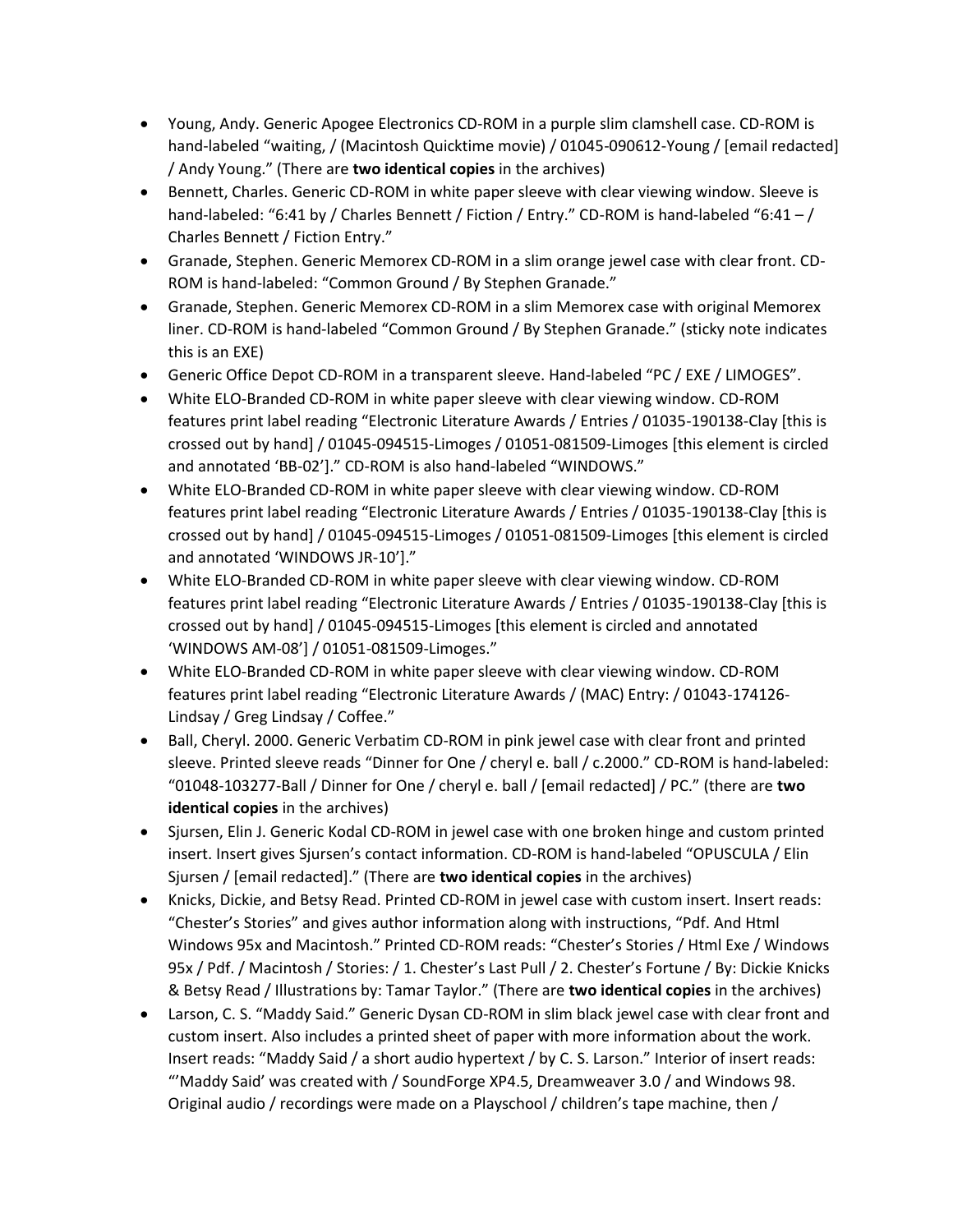converted to DAT, which was then / converted to .wav files." CD-ROM is hand-labeled "MADDY SAID / ©2002 C S Larson." (There are **two identical copies** in the archives)

- Lindsay, Greg. Generic Sony CD-ROM in purple sleeve with clear viewing window. CD-ROM is hand-labeled: "Greg Lindsay / [greg@babelfish.net](mailto:greg@babelfish.net) / "coffee" / #01043-174126-Lindsay / Macintosh only." (There are **three identical copies** in the archives)
- Penberg, David. Printed white CD-ROM in clear sleeve. Sleeve has small printed label detailing use instructions. CD-ROM is labeled: "ABECEDARIAN / Copyright 2001 Penberg / Submitted by David Penberg / The Abecedarian is a book comprised of words and the / stories they tell us. It is a docupoem about the lives and / world views of urban youth." (There are **three identical copies**  in the archives, one is hand-labeled "01014-172331-Penberg")
- Falci, Carlos Henrique. Generic unbranded CD-ROM in a jewel case with black backing. Includes a business card for Falci, "Teacher on Communication Theory" in Brazil. CD-ROM is hand-labeled: A LITTLE / EXPERIMENT / ON HYPERTEXT / CARLOS FALCI." (There are **two identical copies** in the archives)
- Phelps, Katherine. Unlabeled Kodak CD-ROM in jewel case with custom-printed insert. Insert front reads "Odysseus, She / Katherine Phelps / Copyright 1998-2001." Insert interior reads "Dr. Katherine Phelps / [email redacted] / Odysseus, She / Works on Linux, Macintosh, & Windows using a / Java enabled Web browser." (There are **two identical copies** in the archives)
- Reiter, David P. 2000. *The Gallery*. Queensland, Australia, IP Digital. (There are **two identical copies** in the archives, ELO Awards submission)
- Turk, H. C. 2000. *Heaven Again*. Image eBooks. Copies include a paper slip that reads: "H C. Turk (Harold) / [email redacted] / HEAVEN AGAIN / 01041-111421-Turk / Acrobat PDF." (There are **two identical copies** in the archives, ELO Awards submission)
- Turk, H. C. 2000. *Shadow Dance*. Image eBooks. Copies include a paper slip that reads: "H C. Turk (Harold) / [email redacted] / SHADOW DANCE / 01041-112641-Turk / Acrobat PDF." (There are **two identical copies** in the archives, ELO Awards submission)
- Turk, H. C. 2000. *Next Century*. Image eBooks. Copies include a paper slip that reads: "H C. Turk (Harold) / [email redacted] / NEXT CENTURY / 01041-112307-Turk / Acrobat PDF." (There are **two identical copies** in the archives, ELO Awards submission)
- Bramsch, Joan. "Chilled Run." Generic black Symantec 3.5" floppy disk without case. Disk has printed label affixed: "JOAN BRAMSCH / [email redacted] / CHILLED RUN – fiction / Windows/AcrobatPDF." (There are two copies in the archives. The second copy is on an unbranded grey disk)
- Eisen, Adrienne. "What Fits" ("A Woman of Independent Needs"?). Generic grey Verbatim 3.5" floppy disk without case. Disk is hand-labeled: "What Fits" / 01046-112037-Eisen / a new hypertext by / Adrienne Eisen / to start: click the folder / icon, then click / index.htm." A green sticky note is affixed which reads "Eisen's hypertext was titled 'A Woman of Independent Needs." (There are **two identical copies** in the archives)
- Petti, Michael D. Generic green Memorex 3.5" floppy disk is hand-labeled: "Michael D. Petti / [email redacted] / Invoice#:01045-075816-Petti / Widows [sic] Platform / Title: Lucidity.gif." (there are **two identical copies** in the archives)
- Klein, Norman M., Rosemary Comella, and Andreas Kratky. 2003. *Bleeding Through: Layers of Los Angeles 1920-1986*. Center for Art and Media Karlsruhe and the Labyrinth Project at the Annenberg Center for Communication at UCLA.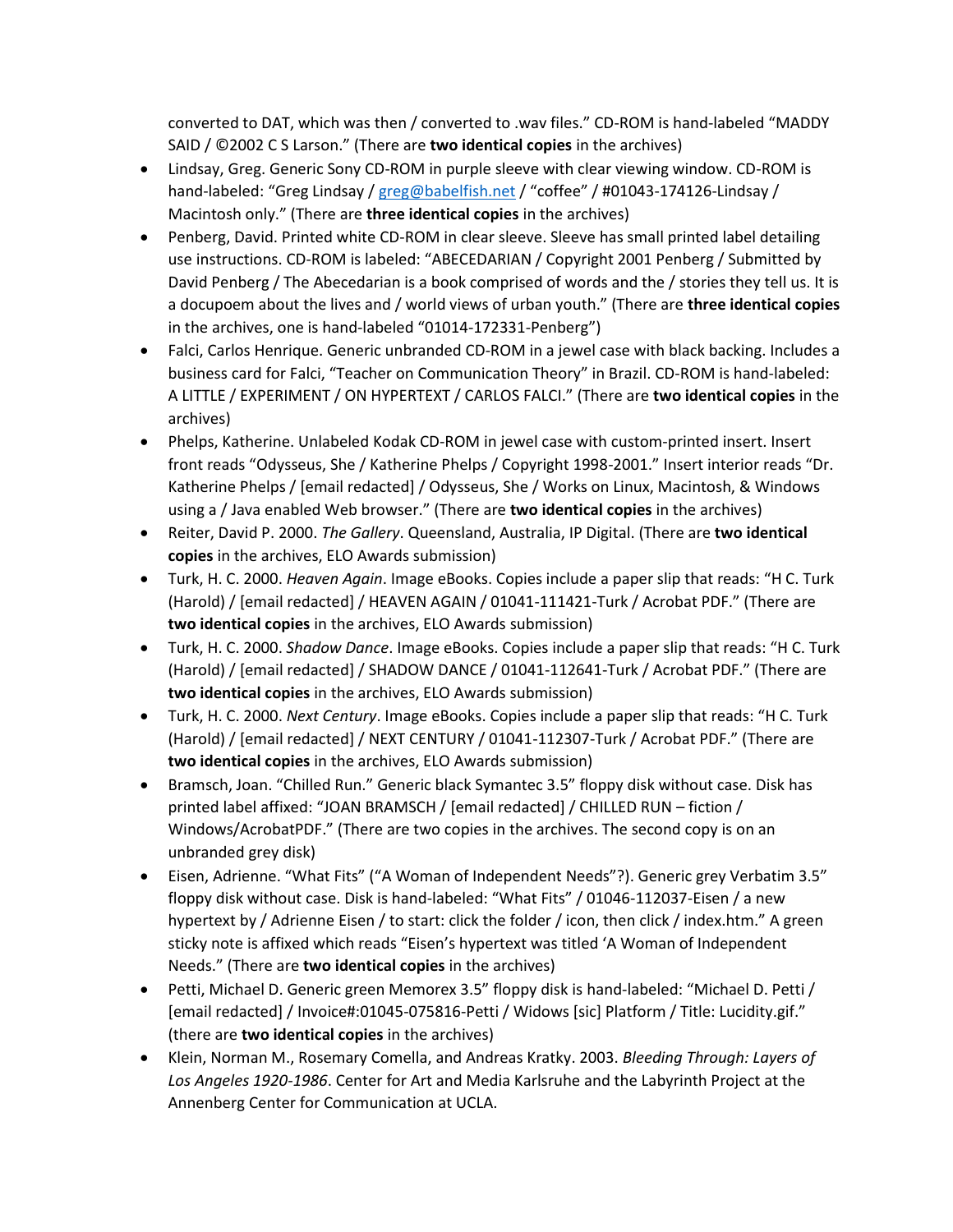- The Labyrinth Project and Marsha Kinder (director). 2000. *Mysteries and Desire: Searching the Worlds of John Rechy*. The Labyrinth Project at the Annenberg Center for Communication at UCLA. (case indicates Flash and Quicktime are utilized)
- Menkes, Nina. 2000. *The Crazy Bloody Female Center*. The Labyrinth Project at the Annenberg Center for Communication at UCLA.
- Generic Office Depot CD-ROM in transparent Sony jewel case with gold liner. CD-ROM is labeled "FEMALE Center / MEUKES." (sticky note reads "Meukes for EXE")
- Montfort, Nick. Generic grey Sony 3.5" floppy disk without case. Disk is hand-labeled "WINCHESTER'S NIGHTMARE / AD VERBUM / DEAD RECKONING [/ nickm@nickm.com](mailto:nickm@nickm.com)."
- Fort, Charles. Generic Imation CD-ROM in a slim blue jewel case with clear front. CD-ROM is hand-labeled: "Charles Fort / [email redacted] / Blues of a Mumbling Train / MAC/PC/CD Audio / Poetry."

## **4. Ephemera**

Box 19: Ephemera

- Montfort, Nick, and Noah Wardrip-Fruin. Published booklet. Front cover reads "ACID-FREE BITS / RECOMMENDATIONS FOR / LONG-LASTING / ELECTRONIC LITERATURE / NICK MONTFORT / NOAH WARDRIP-FRUIN." Back cover is branded with ELO logo and location information (UCLA) as well as the UR[L http://www.eliterature.org.](http://www.eliterature.org./) (There are **332 identical copies** in the archives)
- Cyberarts Festival 2001 card (27 copies)
- *Drunken Boat* #15 announcement card (two copies)
- *Electronic Literature Collection, Volume One* announcement card (60 copies)
- *Electronic Literature Collection, Volume Two* announcement card (53 copies)
- ELO Awards 2001 Booklet (10 copies)
- ELO Awards 2001 Flyer
- ELO Conference 2012 Exhibition Card (11 copies)
- ELO Conference 2012 Media Arts Show Card
- ELO Conference 2015 Norway Poster (four copies)
- ELO Conference 2015 Norway Program
- ELO Flyer circa 2004
- ELO Flyer 2006
- ELO Membership cards (12 copies)
- ELO Membership cards 2003 (39 copies)
- ELO Membership Flyer circa 2012 (nine copies)
- ELO Pamphlet circa 1999
- ELO Stationery circa 2006 (29 copies)
- ELO Showcase at the Library of Congress (three copies)
- The Future of Electronic Literature 2007 card (10 copies)
- The Future of Electronic Literature 2007 flyer (14 copies)
- GiG 2.0 flyer (eight copies)
- Hammer Museum Calendar Fall 2003 (five copies)
- Hyper Text Reading Series at the Hammer Museum 2004 (13 copies)